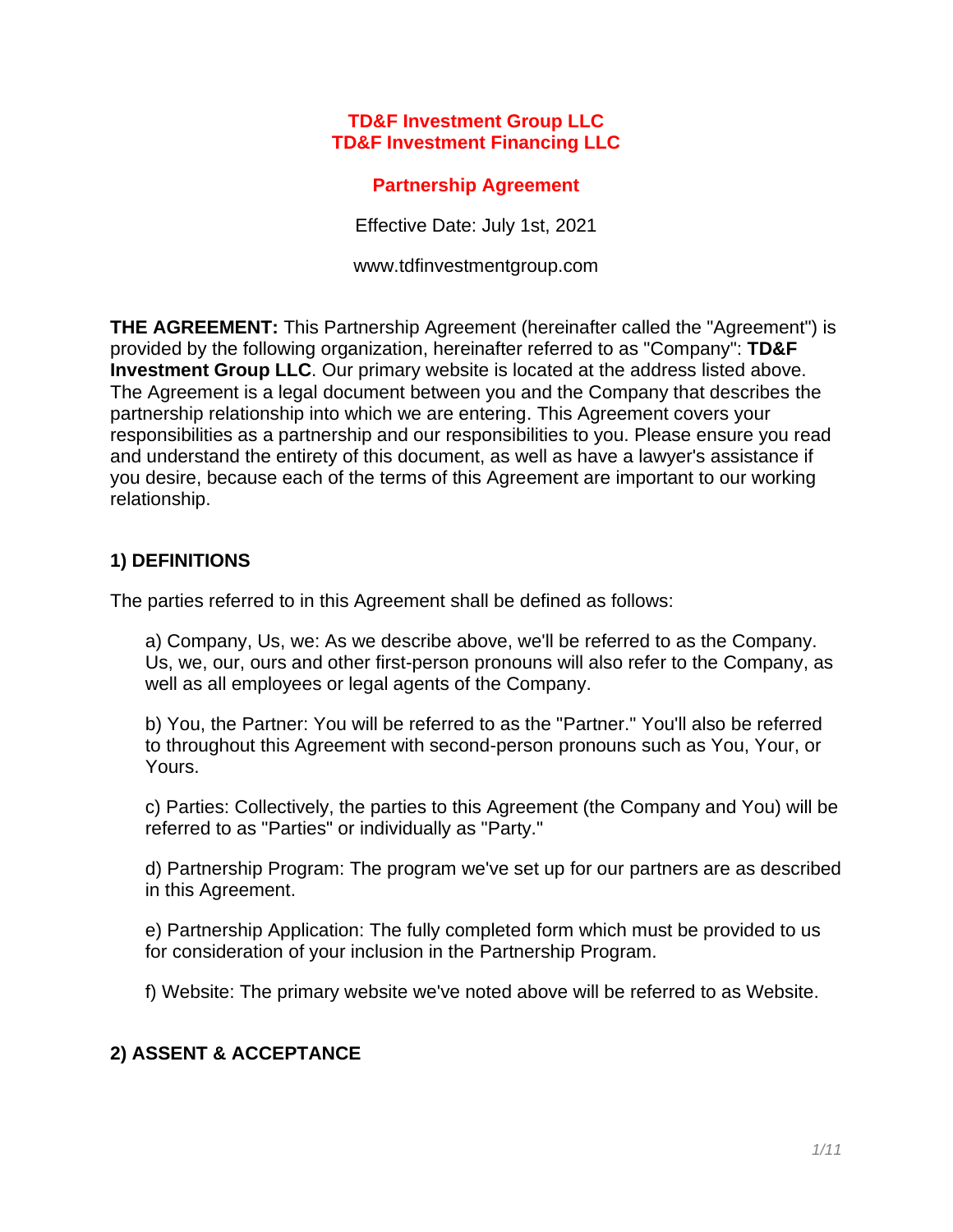By applying to our Partnership Program, you warrant that you have read and reviewed this Agreement and that you agree to be bound by it. If you do not agree to be bound by this Agreement, please leave the website immediately and **do not apply** to our Partnership Program. This Agreement specifically incorporates by reference any Terms of Conditions, Privacy Policies, End-User License Agreements, or other legal documents which we may have on our website.

# **3) AGE RESTRICTION**

You must be at least 18 (eighteen) years of age to join our Partnership Program or use this Website. By applying to our Partnership Program, you represent and warrant that you are at least 18 years of age and may legally agree to this Agreement. The Company assumes no responsibility or liability for any misrepresentation of your age.

# **4) PROGRAM SIGN-UP**

In order to sign up for our Partnership Program, you will first be asked to submit a Partnership Application to join. The Partnership Application may be located at the following website: https://www.tdfinvestmentgroup.com/partnership.

Submitting a Partnership Application does not guarantee inclusion in the Partnership Program. We evaluate each and every application and are the sole and exclusive decision-makers on Partnership acceptance. If we choose not to allow your inclusion in the Partnership Program, we will attempt to notify you in a reasonable manner. If you do not hear from us within a reasonable period, please consider your application rejected. We are not obligated to provide you any explanation for your rejection, but please be advised we may reject applicants for any reason or manner, including but not limited to a website or social media page which violates our Acceptable Use Policy.

If your Partnership Application is rejected, you may not reapply. If your Partnership Application is accepted, each of the terms and conditions in this Agreement applies to your participation. We may also ask for additional information to complete your Partnership Application or for you to undertake additional steps to ensure eligibility in the Partnership Program.

# **5) NON-EXCLUSIVITY**

This Agreement does not create an exclusive relationship between you and us. You are free to work with similar partnership program providers in any category. This agreement imposes no restrictions on us to work with any individual or company we may choose.

# **6) PARTNERSHIP PROGRAM**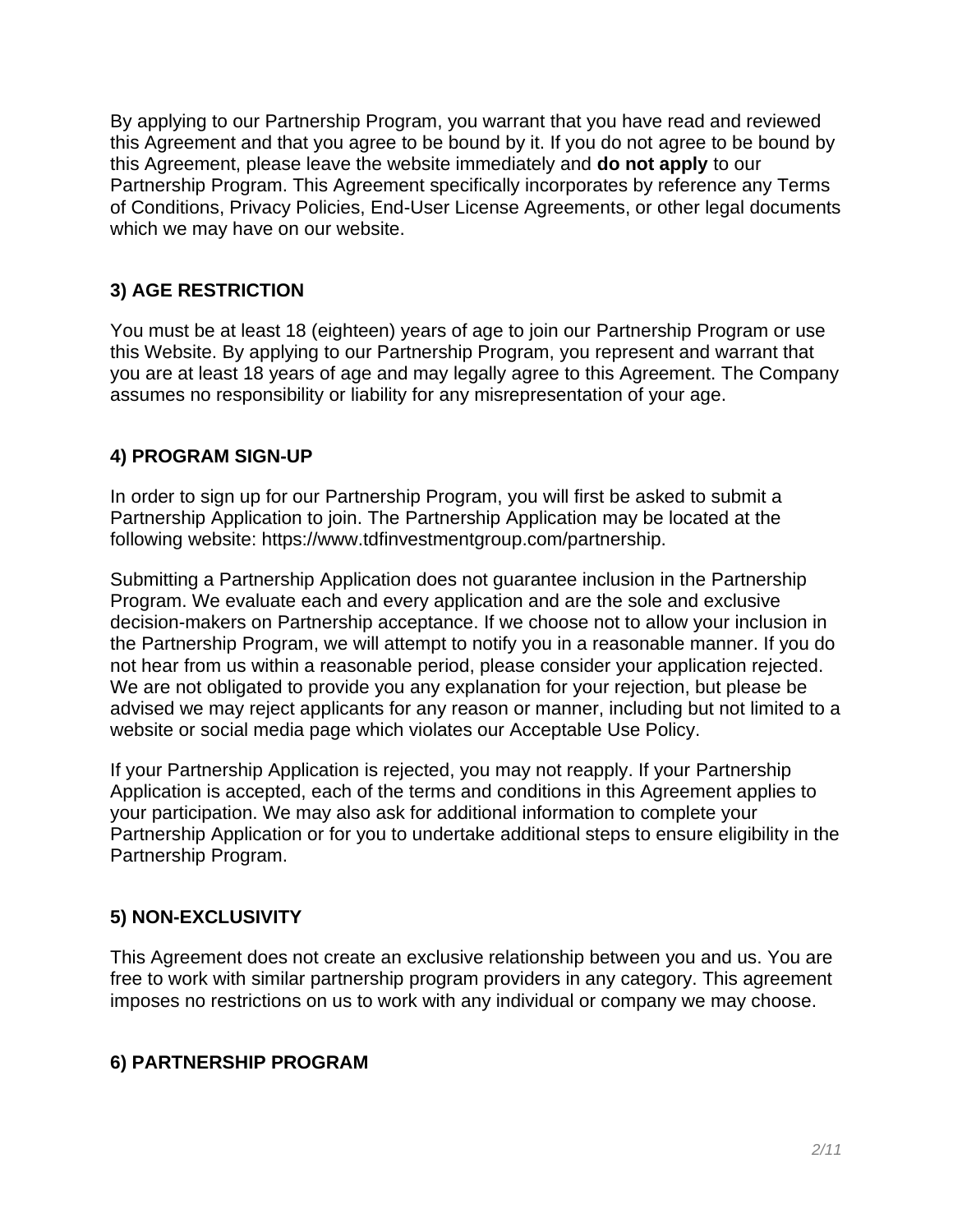After your acceptance in the Partnership Program, you must ensure your account is set up thoroughly, including specific payout information and location (such as a bank or online account which we may use to post payment).

#### *Please be advised the below is a general description of the Partnership Program. Everything contained in this subsection is subject to the specific terms and conditions throughout the rest of this Agreement.*

We will provide you with a specific communication that correspond to certain the service in which we are offering for partnership. You the partner, hereby states by agreeing to this agreement to provide your first and last government name and business name as a referral ID. Failure to provide correct identification will result in exclusion from the partnership program. It is your duty to provide this information to the client at the time they apply for financing. Each time a client is approved, and the initial loan payment is disbursed this will serve as completion of the service and we determine it is a Qualified Referral, as described below, you will be eligible to receive the following percentage of the sale: **10% (ten percent) not to exceed \$10,000 USD of the loan of your referred client. Subsequently, clients who are rejected are failed to provide required documentation will be considered incomplete and therefore no referral fee shall be due, granted, paid, or rewarded.** 

## **7) SPECIFIC TERMS APPLICABLE**

We will determine whether payout is permissible in our sole and exclusive discretion. We reserve the right to reject applications that do not comply with the terms of this Agreement.

Processing and fulfillment of services will be our responsibility. We will also provide realtime data regarding your account with us through electronic communication.

As described above, in order to be eligible for payout, user purchases must be "Qualified Service." Qualified Service:

a) Must be referred with your first and last government name and business name.

b) May not be purchased by an already-existing partner or partnership of the Company.

c) May not be considered after an application has already been submitted.

d) May only be rewarded **ONCE** on approved and disbursement loans.

e) May not be purchased by a customer in violation of any of our legal terms or Acceptable Use Policy.

f) May not be fraudulent in any way, in the Company's sole and exclusive discretion.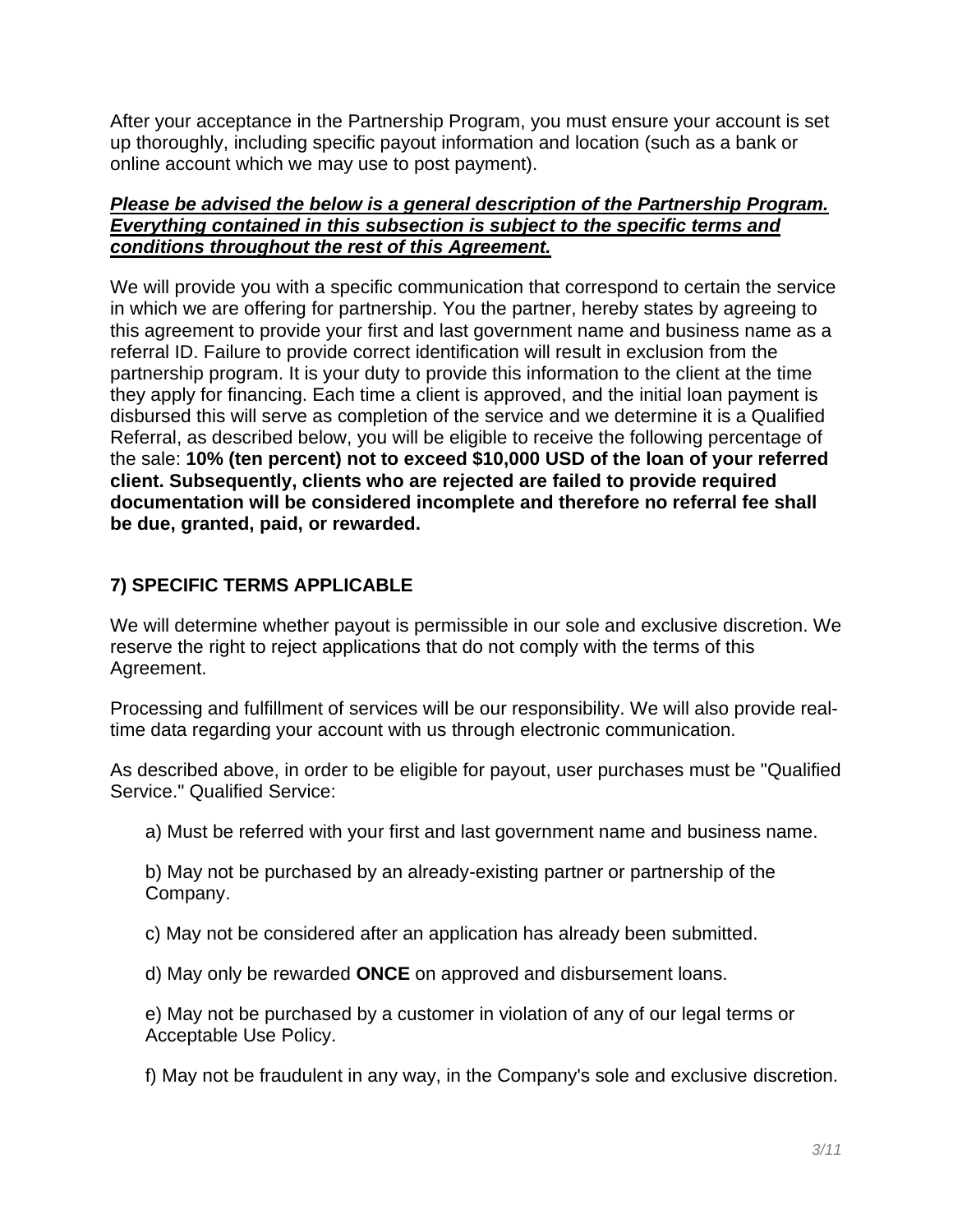g) May not be duplicated and at the discretion of protected and personal information of referred clients. Referral fees are only paid once even if client receives multiple loans.

h) Will not exceed a payout of \$10,000 USD.

## **8) PAYOUT INFORMATION**

Payouts will only be available when TD&F Investment Group LLC has received your full banking information through a protected payment link. Once an application has been approved with your referral ID (as mentioned above) You will receive email instruction to set up your banking information. Once your referred client has been approved and loan has been disbursed you will receive your referral fee not to exceed 10% of principal loan borrowed and to be disbursed only once.

Currently, the Company employs the following methods of payout:

PayPal, ACH through Wave Apps or paper check.

For any changes in your address or accounting information, you must notify us immediately and we will endeavor to make the changes to your payout information as soon as possible.

Payouts will only be issued on approved loans and only one payout per client.

We explicitly reserve the right to change payout information in our sole and exclusive discretion. If we do so, you will be notified.

Payouts are also subject to the following restriction:

a) Payouts are only available after a client's loan has been approved and disbursed.

For any disputes as to payout, the Company must be notified within thirty (30) business days of your receipt of the payout. We will review each dispute notification as well as the underlying payout transaction to which it is related. Disputes filed after thirty days of payout will not be addressed.

#### **9) REPORTS**

You may log into your account with us to review reports related to your affiliation, such as payout reports and Qualified Services information. Please be advised however, that not all listed services have been fully reviewed for accuracy in the reports viewable by you in real-time and therefore may be subject to change prior to payout.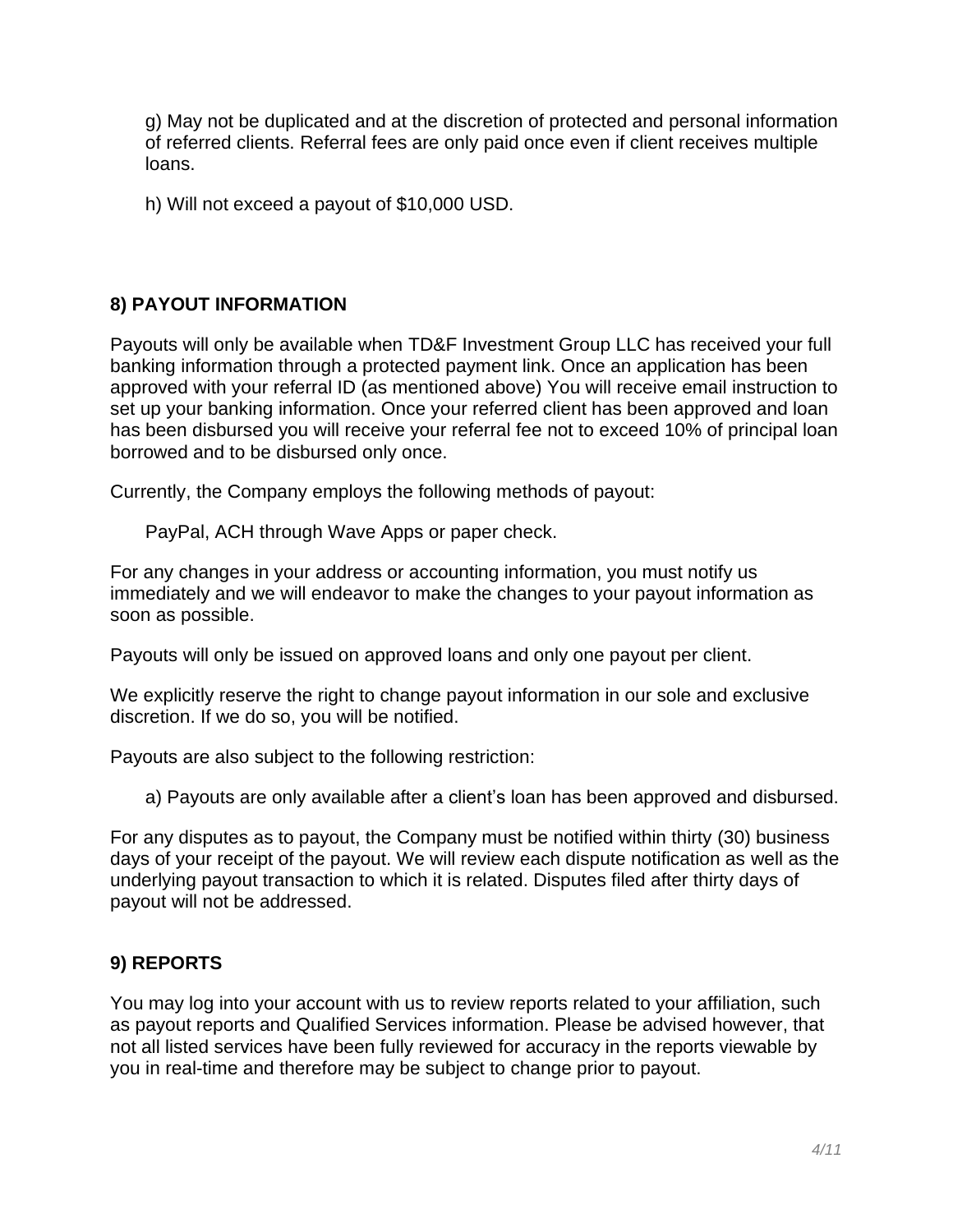#### **10) TERM, TERMINATION & SUSPENSION**

The term of this Agreement will begin when we accept you into the Partnership Program. It can be terminated by either Party at any time with or without cause.

You may only earn payouts as long as you are a Partnership in good standing during the term. If you terminate this Agreement with us, you will qualify to receive payouts earned prior to the date of termination.

If you fail to follow the terms of this Agreement or any other legal terms we have posted anywhere on our website or websites, you forfeit all rights, including the right to any unclaimed payout.

We specifically reserve the right to terminate this Agreement if you violate any of the terms outlined herein, including, but not limited to, violating the intellectual property rights of the Company or a third party, failing to comply with applicable laws or other legal obligations, and/or publishing or distributing illegal material.

At the termination of this Agreement, any provisions that would be expected to survive termination by their nature shall remain in full force and effect.

#### **11) INTELLECTUAL PROPERTY**

You agree that the intellectual property owned by the Company includes all copyrights, trademarks, trade secrets, patents, and other intellectual property belonging to the Company ("Company IP").

Subject to the limitations listed below, we hereby grant you a non-exclusive, nontransferable, revocable license to access our websites in conjunction with the Partnership Program and use the Company IP solely and exclusively in conjunction with identifying our company and brand on the Partnership Site to send customers to the Partnership links we provide. You may not modify the Company IP in any way, and you are only permitted to use the Company IP if you are a Partnership in good standing with us.

We may revoke this license at any time and if we find that you are using the Company IP in any manner not contemplated by this Agreement, we reserve the right to terminate this Agreement.

Other than as provided herein, you are not permitted to use any of the Company IP or any confusingly similar variation of the Company IP without our express prior written permission. This includes a restriction on using the Company IP in any domain or website name, in any keywords or advertising, in any metatags or code, or in any way that is likely to cause consumer confusion.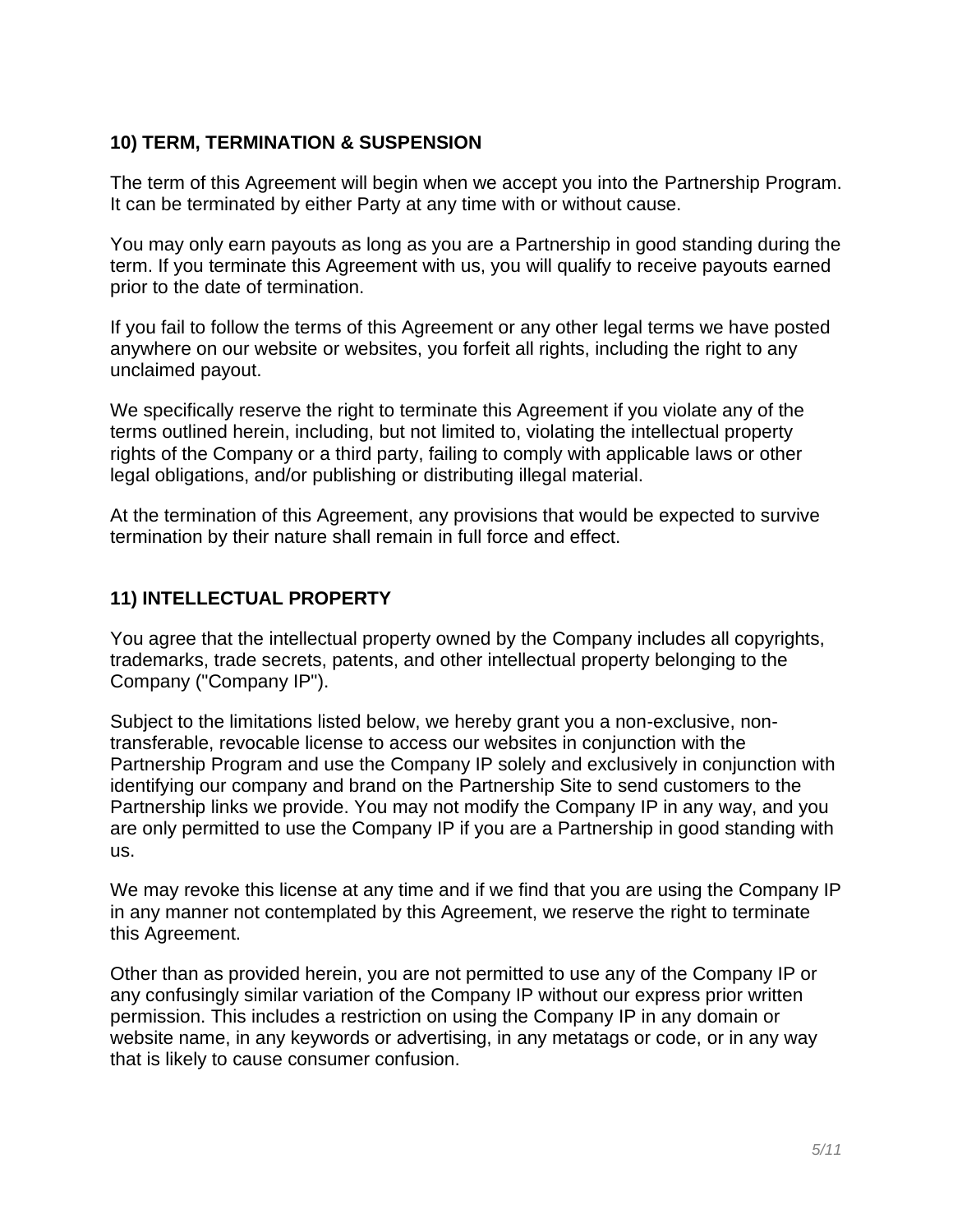Please be advised that your unauthorized use of any Company IP shall constitute unlawful infringement and we reserve all of our rights, including the right to pursue an infringement suit against you in federal court. You may be obligated to pay monetary damages or legal fees and costs.

You hereby provide us a non-exclusive license to use your name, trademarks and servicemarks if applicable and other business intellectual property to advertise our Partnership Program.

## **12) MODIFICATION & VARIATION**

The Company may, from time to time and at any time, modify this Agreement. You agree that the Company has the right to modify this Agreement or revise anything contained herein. You further agree that all modifications to this Agreement are in full force and effect immediately upon posting on the Website and that modifications or variations will replace any prior version of this Agreement unless prior versions are specifically referred to or incorporated into the latest modification or variation of this Agreement. If we update or replace the terms of this Agreement, we will let you know via electronic means, which may include an email. If you don't agree to the update or replacement, you can choose to terminate this Agreement as described below.

a) To the extent any part or subpart of this Agreement is held ineffective or invalid by any court of law, you agree that the prior, effective version of this Agreement shall be considered enforceable and valid to the fullest extent.

b) You agree to routinely monitor this Agreement and refer to the Effective Date posted at the top of this Agreement to note modifications or variations. You further agree to clear your cache when doing so to avoid accessing a prior version of this Agreement.

# **13) RELATIONSHIP OF THE PARTIES**

Nothing contained within this Agreement shall be construed to form any partnership, joint venture, agency, franchise, or employment relationship. You are an independent contractor of the Company and will remain so at all times.

# **14) ACCEPTABLE USE**

You agree not to use the Partnership Program or our Company for any unlawful purpose or any purpose prohibited under this clause. You agree not to use the Partnership Program in any way that could damage our websites, products, services, or the general business of the Company.

a) You further agree not to use the Partnership Program: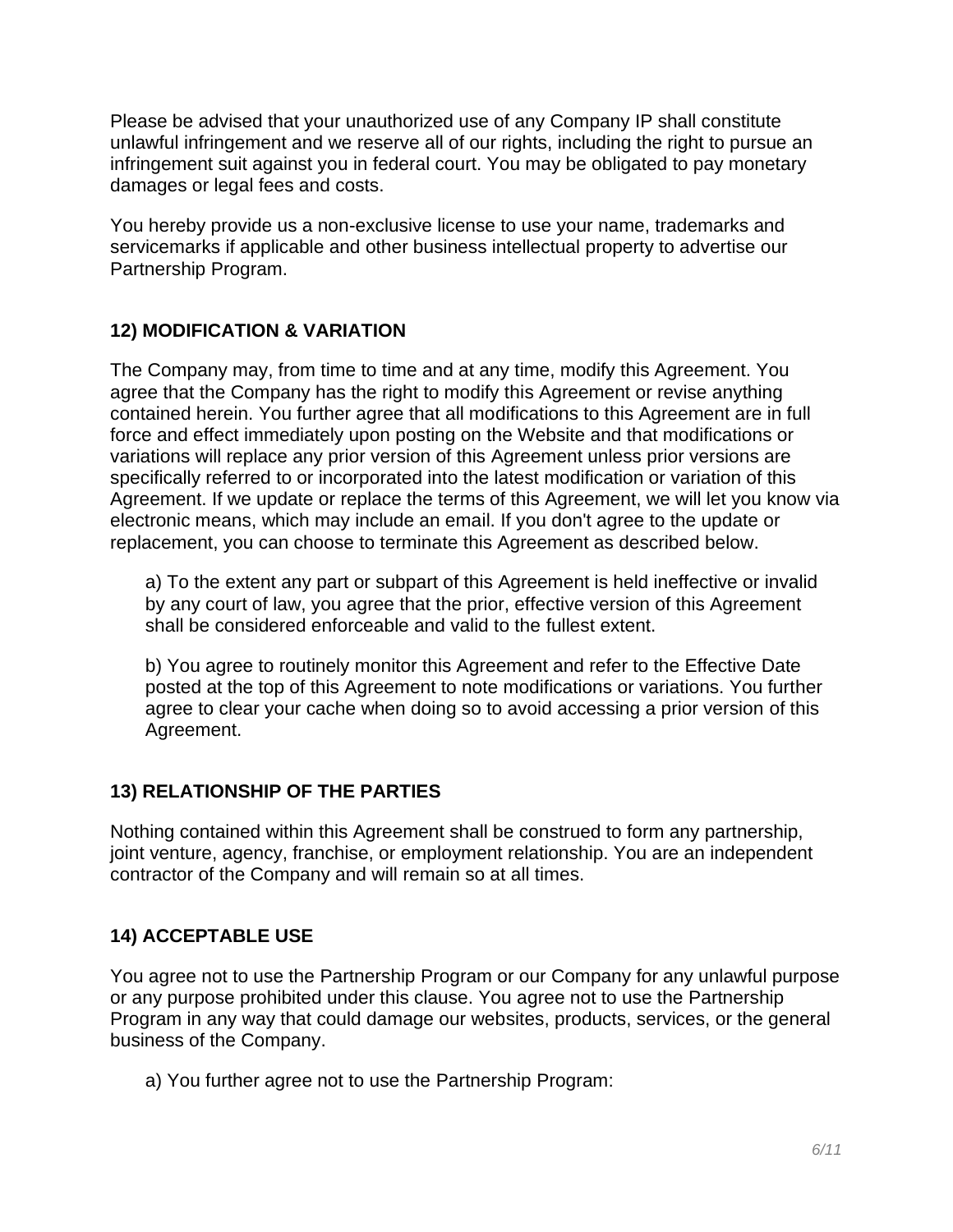I) To harass, abuse, or threaten others or otherwise violate any person's legal rights.

II) To violate any intellectual property rights of the Company or any third party.

III) To upload or otherwise disseminate any computer viruses or other software that may damage the property of another.

IV) To perpetrate any fraud.

V) To engage in or create any unlawful gambling, sweepstakes, or pyramid scheme.

VI) To publish or distribute any obscene or defamatory material.

VII) To publish or distribute any material that incites violence, hate, or discrimination towards any group.

VIII) To unlawfully gather information about others.

## **15) PARTNERSHIP OBLIGATIONS & FTC COMPLIANCE**

You are responsible for ensuring operation and maintenance of the Partnership Site, including technical operations, written claims, links, and accuracy of materials. You must ensure, as noted above, that the Partnership Site does not infringe upon the intellectual property rights of any third party or otherwise violate any legal rights.

We may monitor your account, as well as clicks and/or purchases coming through your account. If we determine you are not in compliance with any of the terms of this Agreement, we have the right to immediately terminate your participation in the Partnership Program.

We require all of our Partnerships to comply with all applicable statutes, regulations, and guidelines set by the federal government, through the Federal Trade Commission, as well as state and local governments as mandated. The Federal Trade Commission requires that partnership relationships, such as the relationship between you and the Company, be disclosed to consumers.

We recommend that you seek independent legal counsel to advise you of our obligations to disclose in this manner.

You are required to post a conspicuous notice on your website regarding the Partnership Program. The notice does not have to contain the precise words as the example given below, but should be similar:

We engage in partnership marketing whereby we receive funds through clicks to our partnership program through this website or we receive funds through the sale of goods or services on or through this website. We may also accept advertising and sponsorships from commercial businesses or receive other forms of advertising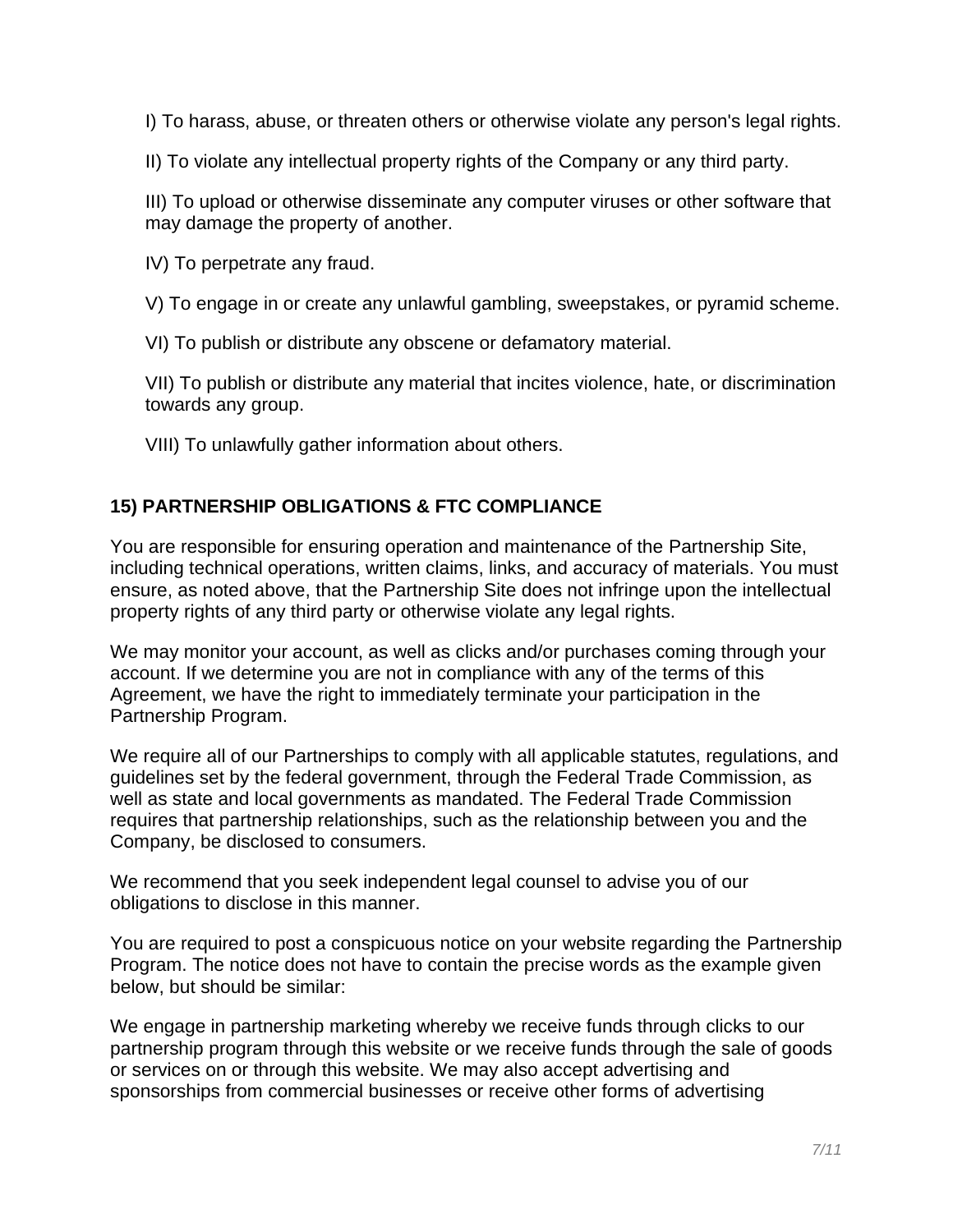compensation. This disclosure is intended to comply with the US Federal Trade Commission Rules on marketing and advertising, as well as any other legal requirements which may apply.

We also require you to comply with any and all applicable data privacy and security laws and regulations, including all of those which may impact your country of residence or your visitors. Such regulations include, but are not limited to, any applicable laws in the United States or the General Data Protection Regulation of the European Union. We also require that you implement adequate organizational and technical measures to ensure an appropriate level of security for the data that you process. Further, you hereby agree to comply with any requests which we may make to you regarding compliance with the General Data Protection Regulation or requests which you may receive from data subjects.

If we find you are not in compliance with any of the requirements of this subpart, we may terminate our relationship with you at our sole and exclusive discretion.

## **16) REVERSE ENGINEERING & SECURITY**

You agree not to undertake any of the following actions:

a) Reverse engineer or attempt to reverse engineer or disassemble any code or software from or on any of our websites or services.

b) Violate the security of any of our websites or services through any unauthorized access, circumvention of encryption or other security tools, data mining or interference to any host, user, or network.

# **17) DATA LOSS**

The Company does not accept responsibility for the security of your account or content. You agree that your participation in the Partnership Program is at your own risk.

#### **18) INDEMNIFICATION**

You agree to defend and indemnify the Company and any of its agents (if applicable) and hold us harmless against any and all legal claims and demands, including reasonable attorney's fees, which may arise from or relate to your use or misuse of the Partnership Program, your breach of this Agreement, or your conduct or actions. You agree that the Company shall be able to select its own legal counsel and may participate in its own defense if the Company wishes.

#### **19) SPAM POLICY**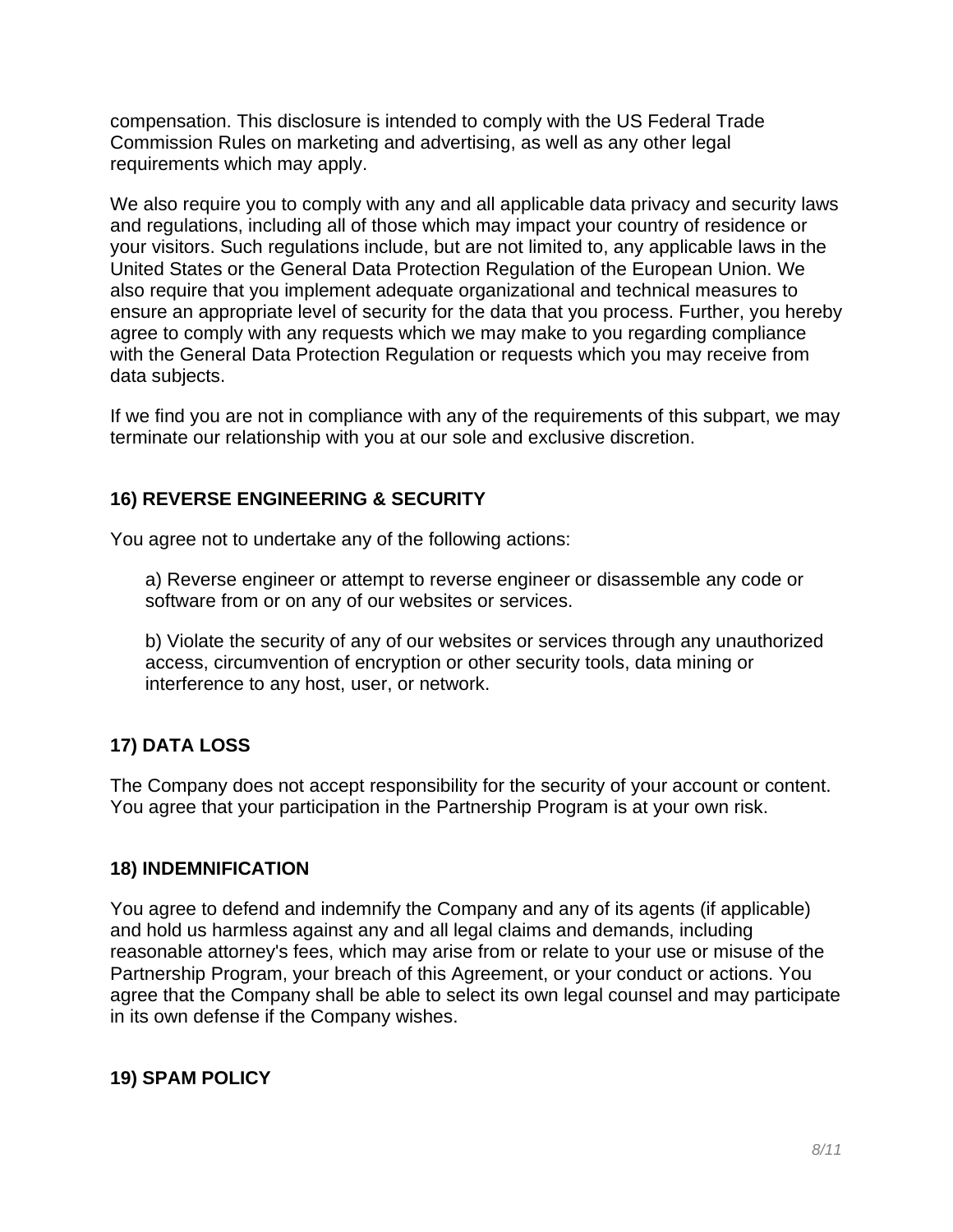You are prohibited from using the Partnership Program for illegal spam activities, including gathering email addresses and personal information from others or sending any mass commercial emails.

### **20) ENTIRE AGREEMENT**

This Agreement constitutes the entire understanding between the Parties with respect to the Partnership Program. This Agreement supersedes and replaces all prior or contemporaneous agreements or understandings, written or oral.

# **21) SERVICE INTERRUPTIONS**

The Company may need to interrupt your access to the Partnership Program to perform maintenance or emergency services on a scheduled or unscheduled basis. You agree that your access may be affected by unanticipated or unscheduled downtime, for any reason, but that the Company shall have no liability for any damage or loss caused as a result of such downtime.

# **22) NO WARRANTIES**

You agree that your use of the Partnership Program is at your sole and exclusive risk and that any services provided by us are on an "As Is" basis. The Company hereby expressly disclaims any and all express or implied warranties of any kind, including, but not limited to the implied warranty of fitness for a particular purpose and the implied warranty of merchantability. The Company makes no warranties that the Partnership Program will meet your needs or that it will be uninterrupted, error-free, or secure. The Company also makes no warranties as to the reliability or accuracy of any information. You agree that any damage that may occur to you, through your computer system, or as a result of loss of your data from your use of the Partnership Program is your sole responsibility and that the Company is not liable for any such damage or loss.

# **23) LIMITATION ON LIABILITY**

The Company is not liable for any damages that may occur to you as a result of your participation in the Partnership Program, to the fullest extent permitted by law. The maximum liability of the Company arising from or relating to this Agreement is limited to one hundred (\$100) US Dollars. This section applies to any and all claims by you, including, but not limited to, lost profits or revenues, consequential or punitive damages, negligence, strict liability, fraud, or torts of any kind.

# **24) GENERAL PROVISIONS:**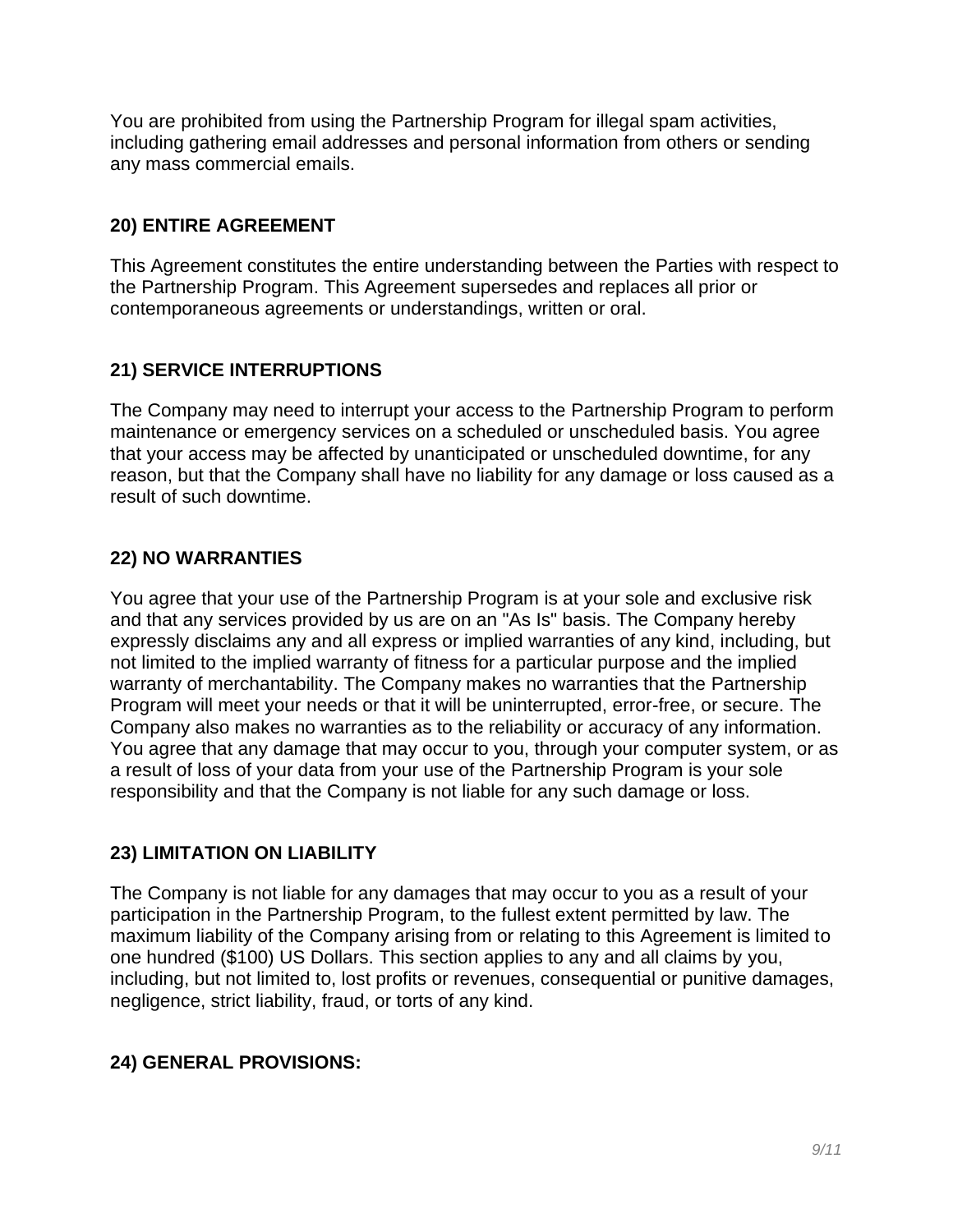A) LANGUAGE: All communications made, or notices given pursuant to this Agreement shall be in the English language.

B) JURISDICTION, VENUE & CHOICE OF LAW: Through your participation in the Partnership Program, you agree that Texas shall govern any matter or dispute relating to or arising out of this Agreement, as well as any dispute of any kind that may arise between you and the Company, with the exception of its conflict of law provisions. In case any litigation specifically permitted under this Agreement is initiated, the Parties agree to submit to the personal jurisdiction of the state and federal courts of the following county: Tarrant County, Texas. The Parties agree that this choice of law, venue, and jurisdiction provision is not permissive, but rather mandatory in nature. You hereby waive the right to any objection of venue, including assertion of the doctrine of forum non conveniens or similar doctrine.

C) ARBITRATION: In case of a dispute between the Parties relating to or arising out of this Agreement, the Parties shall first attempt to resolve the dispute personally and in good faith. If these personal resolution attempts fail, the Parties shall then submit the dispute to binding arbitration. The arbitration shall be conducted in the following county: Tarrant County. The arbitration shall be conducted by a single arbitrator, and such arbitrator shall have no authority to add Parties, vary the provisions of this Agreement, award punitive damages, or certify a class. The arbitrator shall be bound by applicable and governing Federal law as well as the law of Texas. Each Party shall pay their own costs and fees. Claims necessitating arbitration under this section include, but are not limited to contract claims, tort claims, claims based on Federal and state law, and claims based on local laws, ordinances, statutes, or regulations. Intellectual property claims by the Company will not be subject to arbitration and may, as an exception to this subpart, be litigated. The Parties, in agreement with this subpart of this Agreement, waive any rights they may have to a jury trial in regard to arbitral claims.

D) ASSIGNMENT: This Agreement, or the rights granted hereunder, may not be assigned, sold, leased, or otherwise transferred in whole or part by you. Should this Agreement, or the rights granted hereunder, by assigned, sold, leased, or otherwise transferred by the Company, the rights and liabilities of the Company will bind and inure to any assignees, administrators, successors, and executors.

E) SEVERABILITY: If any part or subpart of this Agreement is held invalid or unenforceable by a court of law or competent arbitrator, the remaining parts and subparts will be enforced to the maximum extent possible. In such condition, the remainder of this Agreement shall continue in full force.

F) NO WAIVER: In the event that we fail to enforce any provision of this Agreement, this shall not constitute a waiver of any future enforcement of that provision or of any other provision. Waiver of any part or subpart of this Agreement will not constitute a waiver of any other part or subpart.